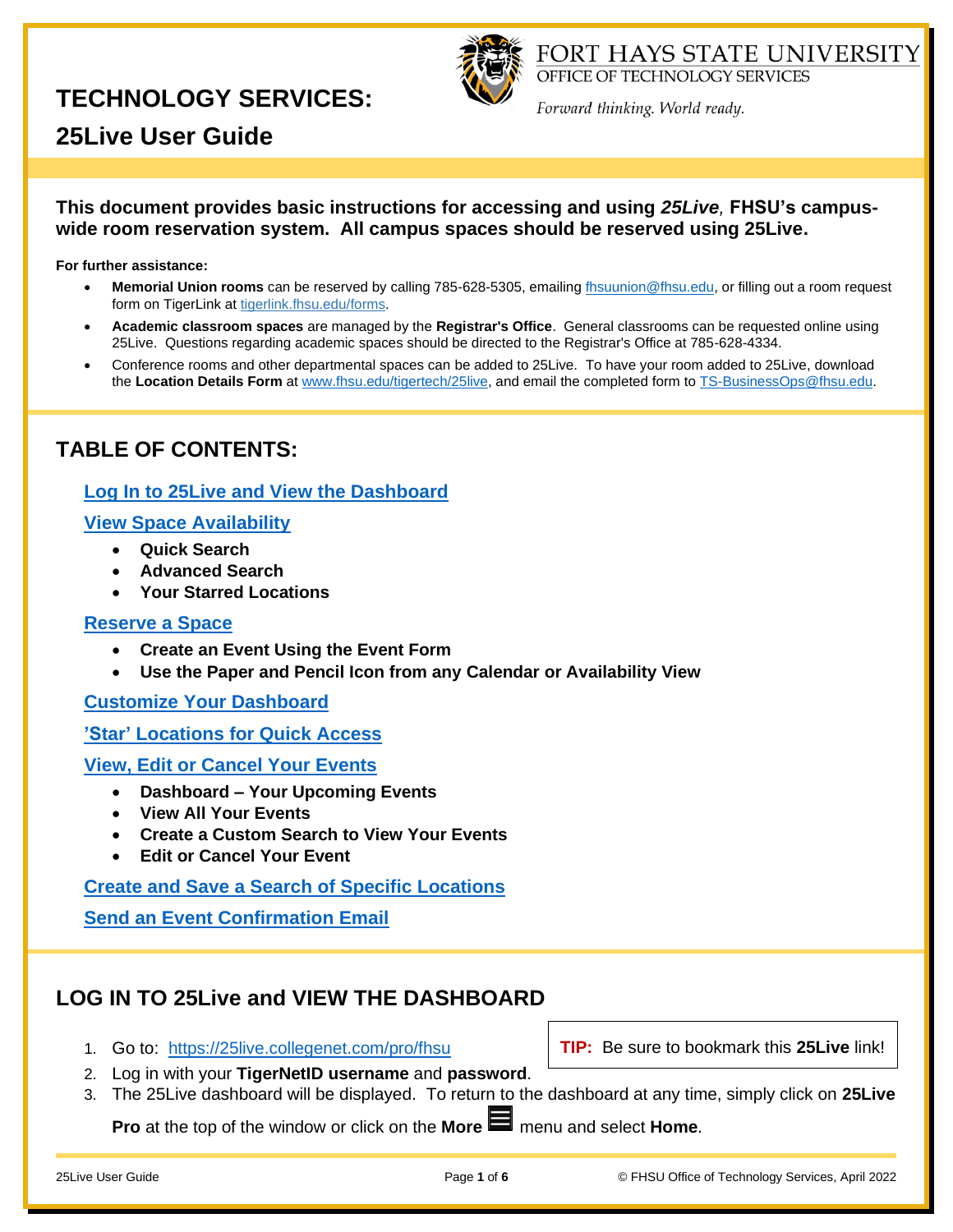

FORT HAYS STATE UNIVERSITY OFFICE OF TECHNOLOGY SERVICES

Forward thinking. World ready.

**25Live User Guide**

### <span id="page-1-0"></span>**VIEW SPACE AVAILABILITY**

There are many ways to view space availability in 25Live. Here are some of the most common methods.

### **Quick Search:**

- 1. From the dashboard, locate the *Quick Search* block.
- 2. Use keywords to perform a quick search:
	- o **Search Events:** Know the name of the event you are looking for? Type in a keyword to search for the event.
	- o **Search Locations:** Type in a building name to view a list of all locations in a certain building or type in a building name and room number to go straight to a specific location.
		- Click on the **Name** of a location to view information about that specific location.
		- Under the **Details** tab, you can view details about the space and view availability. Events for the location can be viewed under the **List** tab. To browse availability, choose **Availability (Daily), Availability (Weekly),** or **Calendar** tabs at the top.
		- **TIP:** While browsing availability, look for the **paper and pencil icon TIP**: While browsing your mouse over the grid. Simply click this icon to start a reservation at that date/time.
	- o **Search Organizations:** Do a keyword search to find an organization and view organization details and/or associated events.

### **Advanced Search:**

- 1. From the dashboard, click the **Go to Search** button at the top right of the screen.
- 2. From the *Select Object* drop down, choose what you would like to search (**Locations**, **Events**, etc).
- 3. Browse the **Saved Searches** dropdown list to choose from Pre-Defined, Your Starred, Your Saved, or Public searches; or follow the steps below to perform an Advanced Search:
	- a. Click the **Advanced** toggle button at the top of the page.
	- b. Click **Add Criteria** and choose a filter to apply.
	- c. Continue using the **Add Criteria** button to add more filters to your search.
	- d. If you wish to save your search for future use, choose **Save As** and name your search. Click **Yes** to star the search for easy access. The search will be added to your list of saved searches.
- 4. Click **Search** to perform the search.
	- a. The search results will populate at the bottom of the screen.
	- b. Use the buttons at the top of the search results grid to customize your view.

### **Your Starred Locations:**

- The quickest way to find space availability is to [star your favorite locations.](#page-3-1) Starred locations will be displayed on the dashboard in the *Your Starred Locations* block. Simply click your starred location to go straight to that location and view its availability.
- Star a location from anywhere within 25Live by simply clicking the **star icon** next to the location name.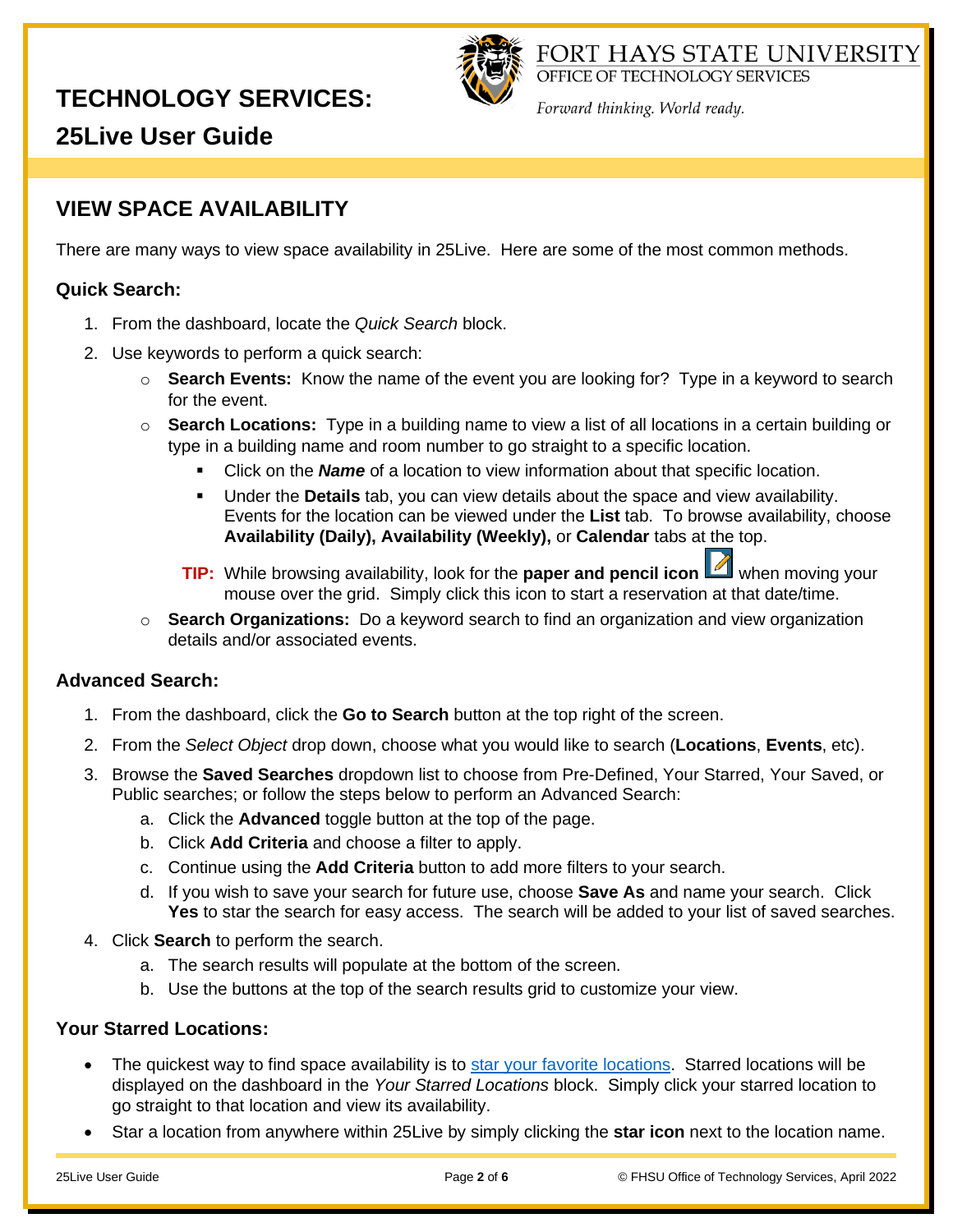

FORT HAYS STATE UNIVERSITY OFFICE OF TECHNOLOGY SERVICES

Forward thinking. World ready.

# **25Live User Guide**

### <span id="page-2-0"></span>**RESERVE A SPACE**

There a few ways to begin the process of reserving a space in 25Live. Here are some of the most common methods.

### **Create an Event Using the Event Form:**

- 1. From the dashboard, click **Event Form** in the top menu bar.
- 2. The 25Live Event Form will open and you will be guided through the process of creating your event.
- 3. After completing the form and entering all required information, click **Save**. Your event request will be submitted for approval.

**TIPS:**

- Be sure to fill out all required fields on the Event Form.
- Click on the **information icons i** to view instructions for each entry (click it again to close the instruction box).
- The form will populate with your request details as you progress through each entry.
- Links on the left sidebar allow you to quickly navigate to different sections of the form, if desired.
- To add *Pre-Event* or *Post-Event* times to your request, click **Additional time** to enter that information.
- If your event requires multiple dates, click **Repeating Pattern** for additional options.
- Several **Location** search options are available (*Saved Searches*, *Search Locations*, *More* 
	- *Options*). Click the up or down arrows  $\boxed{\sim}$  to expand or collapse these options.
		- o **HINT:** *Your Starred Locations* is available from the **Saved Searches** drop-down.
		- $\circ$  Results will display only those locations you have access to reserve, that meet your search criteria, and are available at the requested date(s)/time(s).
		- o Click **Reset** to clear your search criteria and results, if needed.
		- o Click **Request** next to the location(s) you wish to reserve at the specified date(s)/time(s).
		- o For better location search results, leave these boxes **unchecked:**
			- *Hide Conflicts*
			- *Enforce Headcount*
- If you don't have access to request a particular location in 25 Live, you can view instructions for requesting it as follows: Go to the **dashboard**, use the *Search Locations* box to **search** for that location, click on the location **Name**, and view the **Details** tab.
- 25Live is the source for all calendars that are used on the FHSU website. If you would like your event included on the calendar, check the appropriate calendar. If your event is private, and you want to make sure your event does not post to any public calendars, choose **Do NOT publish this event to a calendar**.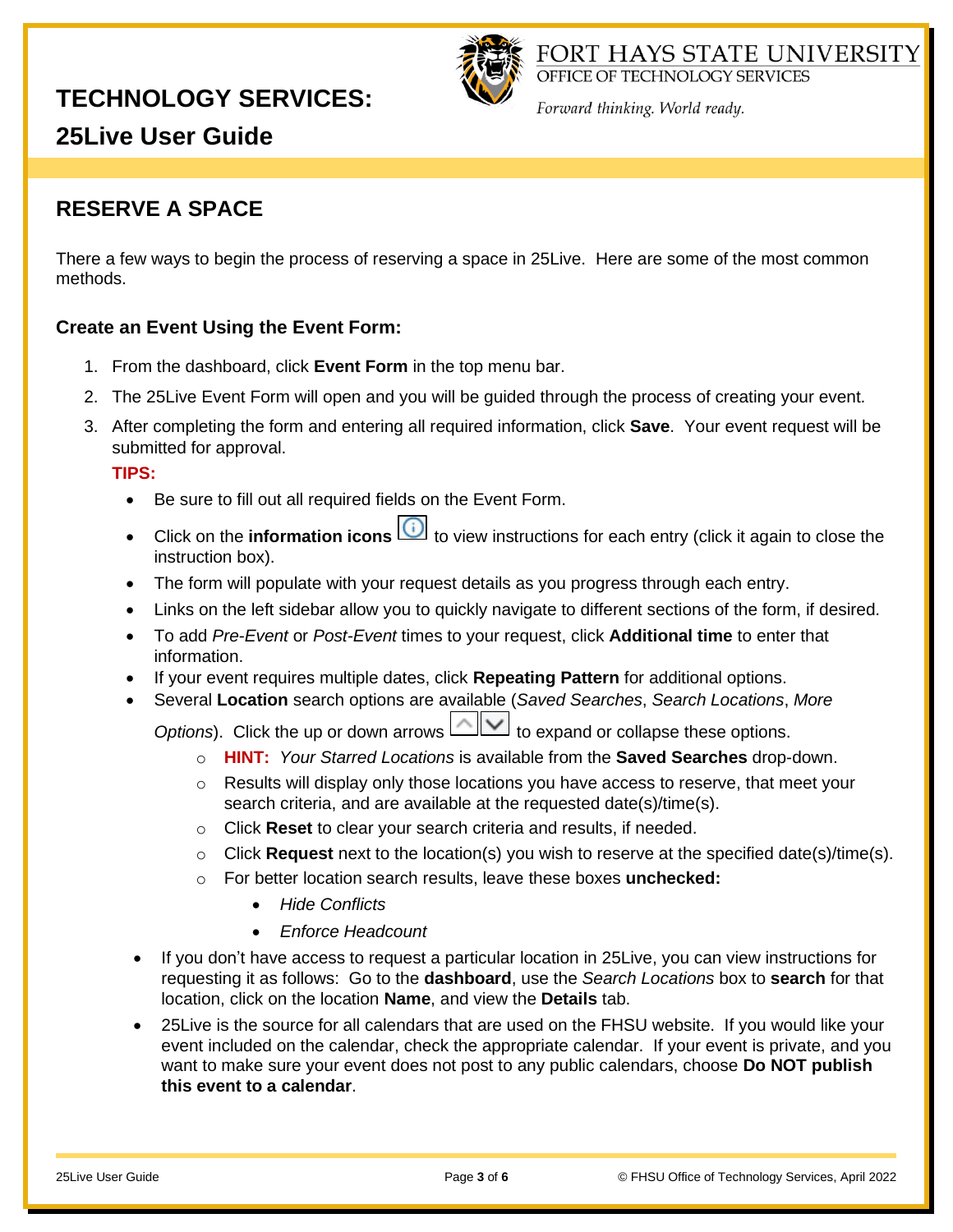

FORT HAYS STATE UNIVERSITY OFFICE OF TECHNOLOGY SERVICES

Forward thinking. World ready.

# **25Live User Guide**

### **Use the Paper and Pencil Icon from any Calendar or Availability View:**

- When browsing a location's availability or calendar view, look for the **paper and pencil icon** .
- Hover over the hourly grid, and simply click the paper and pencil icon to start a new event in that location at that specified time.
- If a paper and pencil icon is not available, then you do not have access to request that location.

### **CUSTOMIZE YOUR DASHBOARD**

<span id="page-3-0"></span>The dashboard is the main (*Home*) screen that you see when you first log in to 25Live. You can return to the

dashboard at any time by clicking on **25Live Pro** at the top of the window or by clicking on the **More** menu and selecting **Home**.

- Various blocks are added to the dashboard by default. These blocks can be moved around and customized.
- Click the **Customize Dashboard** link at the bottom right of the dashboard.
- Drag and drop the blocks to move them around.
- To hide a block from your dashboard, drag it to the shaded block at the top of your dashboard.
	- $\circ$  You can always unhide blocks by dragging them from the shaded area back onto your dashboard.
	- o **Note:** The *Express Scheduling* block can only be used by individuals with access to schedule their departmental conference rooms.

# **'STAR' LOCATIONS FOR QUICK ACCESS**

<span id="page-3-1"></span>'Starring' locations is a great way to get quick access to view your most used rooms.

- Find the location you want to Star. (Do a quick search for the room or building.)
- To *Star* a location, simply click the star to the left of the location name. The star will turn yellow. To remove the star, simply click the yellow star again.
- Starred locations will appear on your dashboard and will be available when doing custom searches.
- **TIP:** From the dashboard in the *Your Starred Locations* block, click **See when these locations are available** to view availability of all your starred locations at once.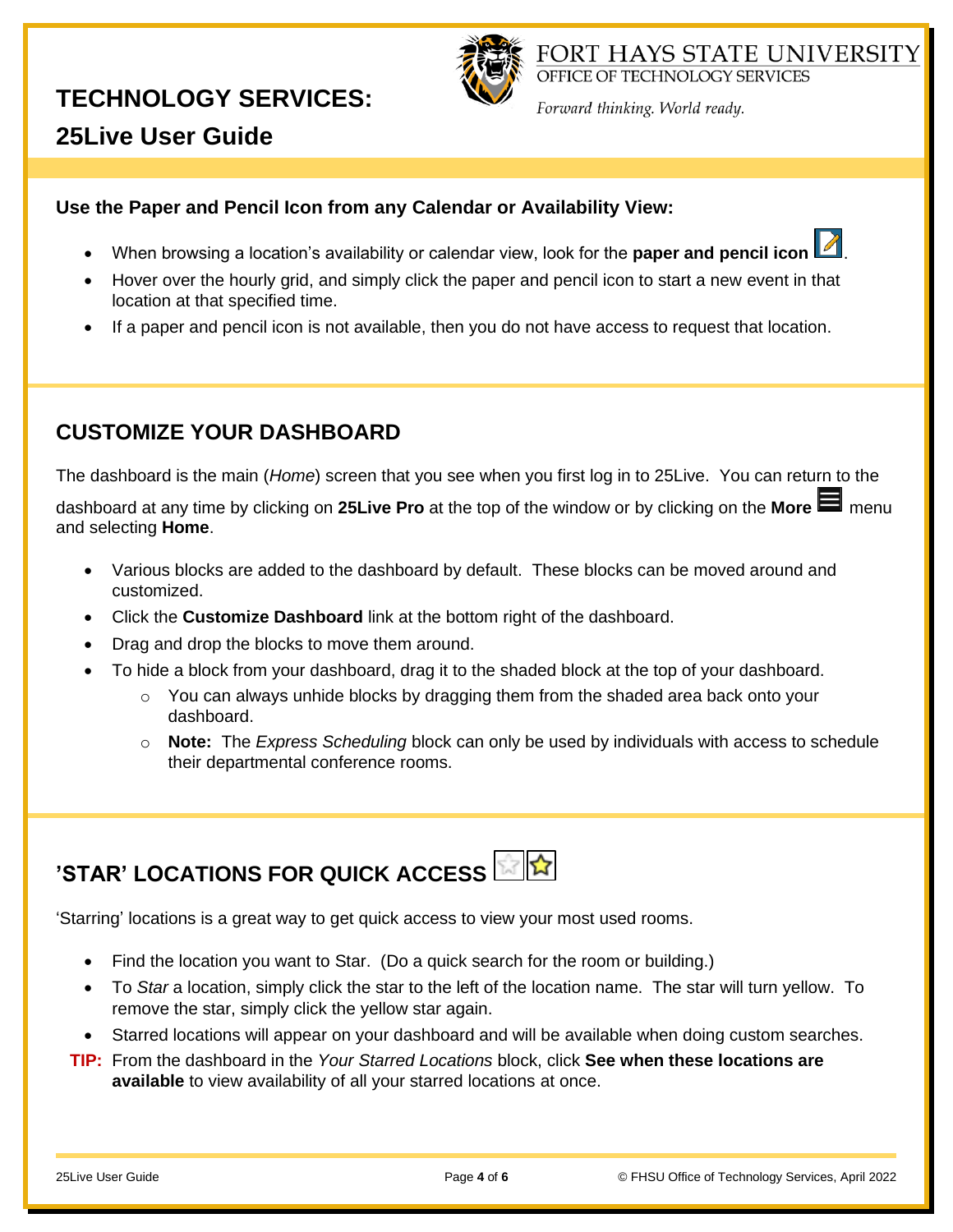

FORT HAYS STATE UNIVERSITY OFFICE OF TECHNOLOGY SERVICES

Forward thinking. World ready.

# **25Live User Guide**

## <span id="page-4-0"></span>**VIEW, EDIT OR CANCEL YOUR EVENTS**

There are several ways to locate your events and then view, edit or cancel them.

#### **Dashboard – Your Upcoming Events:**

• From the dashboard, any future events for which you are the scheduler or the requestor will be listed in the *Your Upcoming Events* block.

#### **View All Your Events:**

- From the dashboard, click the **Go to Search** button at the top right of the screen.
- From the *Select Object* drop-down, choose **Events.**
- In the *Pre-Defined Groups* section, choose **Events You Have Requested** or **Events You Are Scheduling**.

#### **Create a Custom Search to View Your Events:**

- 1. From the dashboard, click the **Go to Search** button at the top right of the screen.
- 2. From the *Select Object* drop down, choose **Events**.
- 3. Click the **Advanced** toggle button at the top of the page.
	- a. Click **Add Criteria** and choose **Contacts**.
	- b. Click **Edit** and do a search for your name. Check the box next to your name to select it, and then click **Done**.
	- c. Choose **Save As**, name your search (for example: *My Events*), and be sure to choose **Yes** to add the search to your starred searches. Click **Save**.
- 4. Click the **25LivePro icon** in the top menu to return to your dashboard.
- 5. Your new event search is added in the *Your Starred Event Searches* block. (Refresh the page if the search does not automatically appear.)

### **Edit or Cancel Your Event:**

**Prior to approval**, you can edit the details of your event. After an event has been approved, however, you will need to contact the Approver to make changes.

• **To EDIT your event prior to approval:** Locate your event and click on the **Event Name.** Click **Edit** 

**Event Exent** Event . The event will open in the *Event Form.* Event details are summarized in the left sidebar and will be updated as you make changes. You can quickly navigate within the event by clicking on the links in the left side panel. Make any necessary changes to the event. Scroll to the bottom and check **I agree** to accept the *Terms and Conditions*, and then click **Save**.

• **To request changes to an approved event or to CANCEL:** Contact the Approver. For contact information, see the **[For further assistance](#page-0-1)** section at the top of this document.